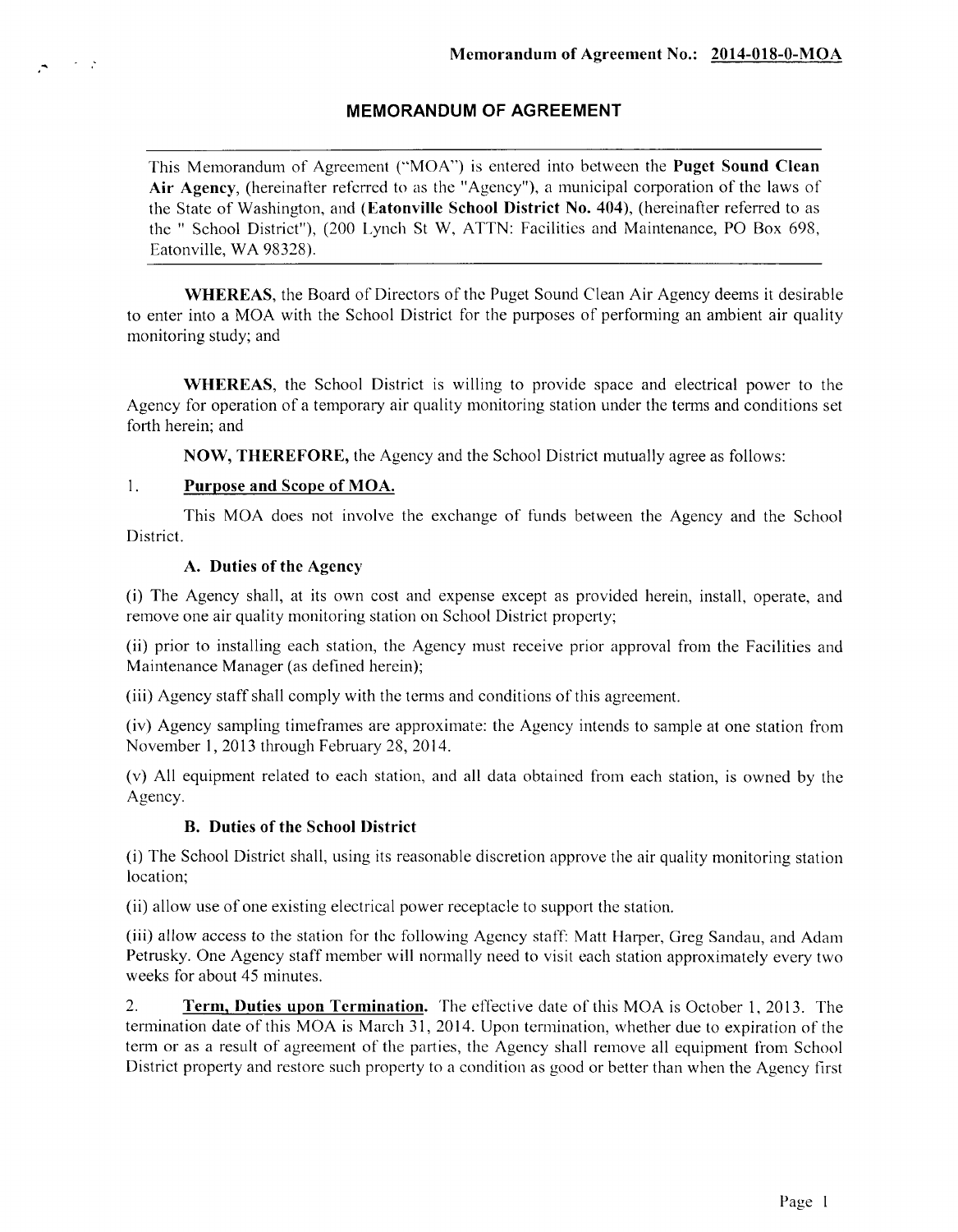took occupancy, with equpment removal and property restoration to be completed prior to March 31, 2014.

Ŀ,

**3. Communications.** The following persons shall be the contact person (the "Administer") for all communications regarding the performance of this MOA.

| <b>Eatonville School District No. 404</b>            | Agency                           |
|------------------------------------------------------|----------------------------------|
| Facilities and Maintenance Manager: Josh<br>Heersink | Project Manager: Matthew Harper  |
| 200 Lynch St W, PO Box 698                           | 1904 Third Avenue, Suite 105     |
| Eatonville, WA 98328 -0698                           | Seattle, WA 98101                |
| Phone: (360) 879-5501                                | Phone: (206) 689-4009 (office)   |
|                                                      | $(206)$ 516-9025 (mobile)        |
| Fax: (360) 879-1086                                  | Fax: (206) 343-7522              |
| E-mail: josh heersink@eatonville.wednet.edu          | E-mail: $math(a)$ pscleanair.org |

**4. Changes.** Any changes to the terms and conditions of this agreement must be in writing, signed by both parties hereto.

**5. Early Termination.** The Agency may terminate this MOA at any time with or without cause by giving a thirty day (30) written notice of such termination and by specifying the effective date of the termination; provided, that the termination shall be preceded by a face-to-face meeting between School District and the Agency. The School District may terminate this MOA at any time with or without cause by giving a thirty day (30) written notice of such termination and by specifying the effective date of the termination; provided, that the termination shall be preceded by a face-to-face meeting between School District and the Agency.

**6. School District is Not an Employee of the Agency.** The School District and its employees or agents are not employees of the Agency and shall not be entitled to compensation or benefits of any kind other than as specifically provided herein. The School District will not hold itself out as nor claim to be an officer or an employee of the Agency or of the State of Washington by reason hereof, nor will the School District make any claim of right, privilege or benefit which would accrue to an employee under the law.

**7. Assignment.** Neither party may assign or delegate its rights or obligations under this agreement, in whole or in part, without the express prior written consent of the other party.

**8. Hold Harmless.** Each party to this Agreement shall be responsible for its own acts and/or omissions and those of its officers, employees and agents. No party to this Agreement shall be responsible for the acts and/or omissions of entities or individuals not a party to this Agreement.

**9. Air Quality Education.** As consideration for the School District's performance under this MOA, the Agency agrees to provide to the School District the following: (a) a one hour air quality science program directed to a community group or School District staff or students, and (b) copy of the data  $\&$  report from the air quality monitoring.